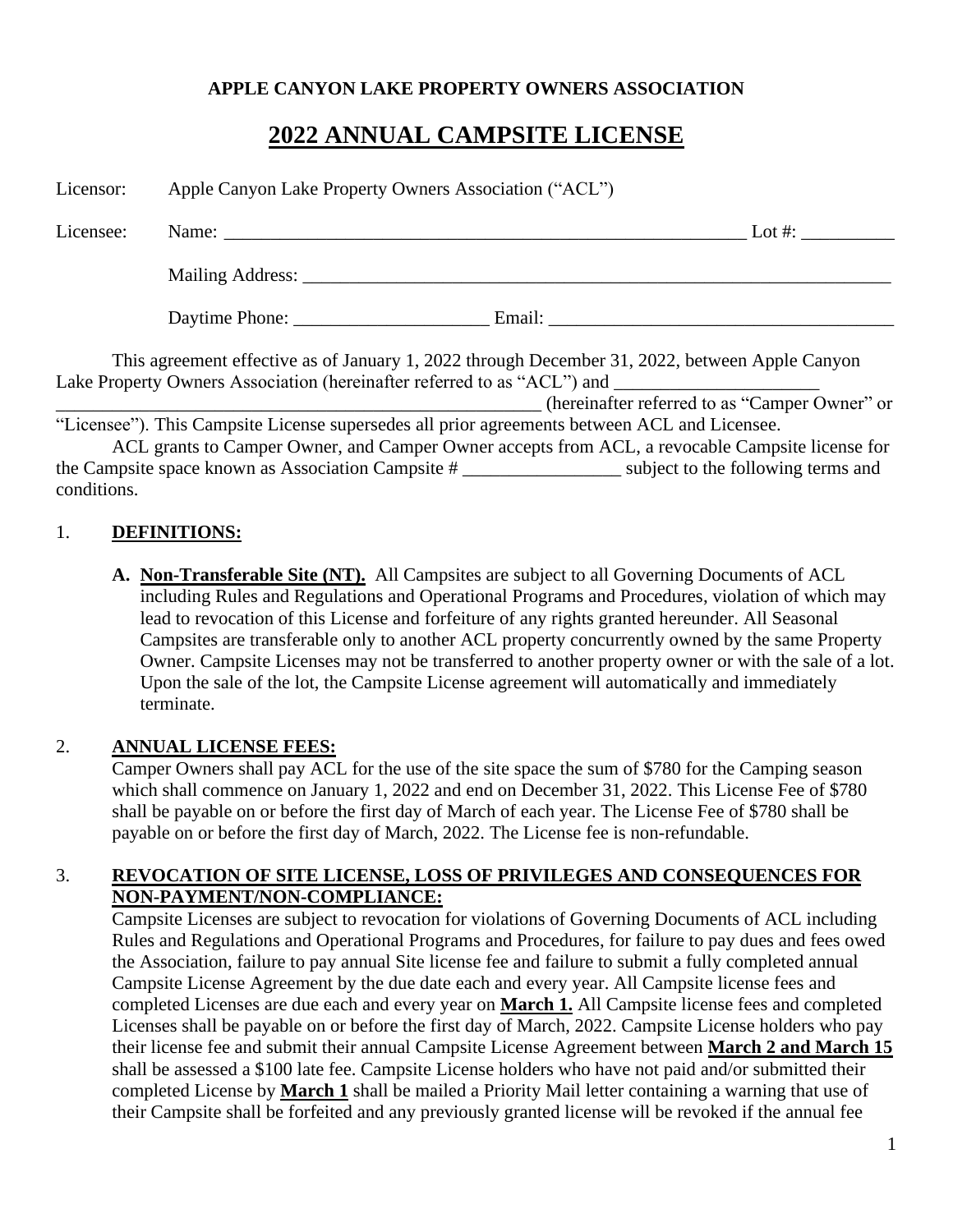plus late fees and/or completed License are not received by March 15. **ALL CAMPSITE LICENSE HOLDERS NOT PAYING THEIR ANNUAL FEE AND ANY APPLICABLE LATE FEES AND/OR NOT RETURNING THEIR COMPLETED ANNUAL CAMPSITE LICENSE ON, OR BEFORE, MARCH 15 SHALL FORFEIT THEIR CAMPSITE(S) TO ACL, ANY PREVIOUSLY GRANTED LICENSE WILL BE REVOKED, AND THE SITE SHALL BE ASSIGNED TO ANOTHER ACL LOT OWNER.** See #7 below for requirements to complete the License.

## 4. **LIMITATION OF ACL LIABILITY:**

Licensee acknowledges that he or she has inspected the Campsite and is satisfied that the campsite space is adequate for safe parking of his or her Camper. This agreement is not a bailment of the Camper Owner's Camper but a license to occupy a site and ACL's liability is limited to supervision and maintenance of the sites. ACL assumes no additional responsibility.

## 5. **DAMAGE TO ACL PROPERTY:**

If any damage to ACL property is caused by the act or neglect of the Camper Owner, his or her agents, guests or employees, or anyone operating the Camper described herein, ACL may, at its option, repair such damage and Camper Owner shall thereupon reimburse ACL for the total cost of such damage.

## 6. **TRANSFER, ASSIGNMENT AND SUBLETTING:**

Campsite License rights hereunder may not be transferred or assigned except as provided for herein and in accordance with ACL Governing Documents including Operational Programs and Procedures and Rules and Regulations.

## 7. **RULES AND REGULATIONS:**

Lot Owner/Campsite Licensee acknowledges that he/she has received and read the Association's Governing Documents including ACL Rules and Regulations and Operational Programs and Procedures. These Documents, Rules and Regulations, and Operational Programs and Procedures may be changed or amended from time-to-time. Lot Owner/Site Licensee agrees to abide by said Documents, Rules and Regulations, and Operational Programs and Procedures and understands that violations of same could lead to forfeiture of the Campsite and revocation of any license previously granted. Lot Owner/Campsite Licensee agrees that any dues and fees owing ACL (including but not limited to annual dues, OARF(s), trash fees, outstanding fines or special assessments) must be paid on all lots owned by all owners, designated members or occupants associated with all their properties as a condition to ACL accepting Lot Owner's Campsite License and the failure to pay such amounts may lead to forfeiture of a Campsite and revocation of any previously granted license. Lot Owner must register a Camper to the licensed Campsite each year, except that an Owner newly assigned an ACLPOA Campsite will have until March 1 of the following year to register a Camper to the Campsite. All camping units registered to a seasonal site must be owned by a property owner. Lot Owner must provide the ACL office with proof of current State Registration or Title and proof of liability insurance with a minimum of \$500,000 in liability coverage per occurrence. A current State Recreational Vehicle Registration must be provided if the camper is transported to/from the Campground. A current State Recreational Vehicle Registration or Title will be accepted if Camper Storage fee is paid. Acceptable proof of liability insurance documents must meet the following the requirements: the policyholder/named insured is the property owner of record; the insured camping unit must be described, and the policy term expiration date and liability coverage amounts must be listed. Continuous until cancelled policies will not be accepted. **ALL CAMPSITE LICENSE HOLDERS FAILING TO SUPPLY PROOF OF CAMPER INSURANCE AND PROOF OF CURRENT STATE RECREATIONAL VEHICLE REGISTRATION OR TITLE, AS DEFINED IN THE ACL RULES & REGULATIONS, ON, OR BEFORE, MARCH 1 SHALL NOT BE IN**